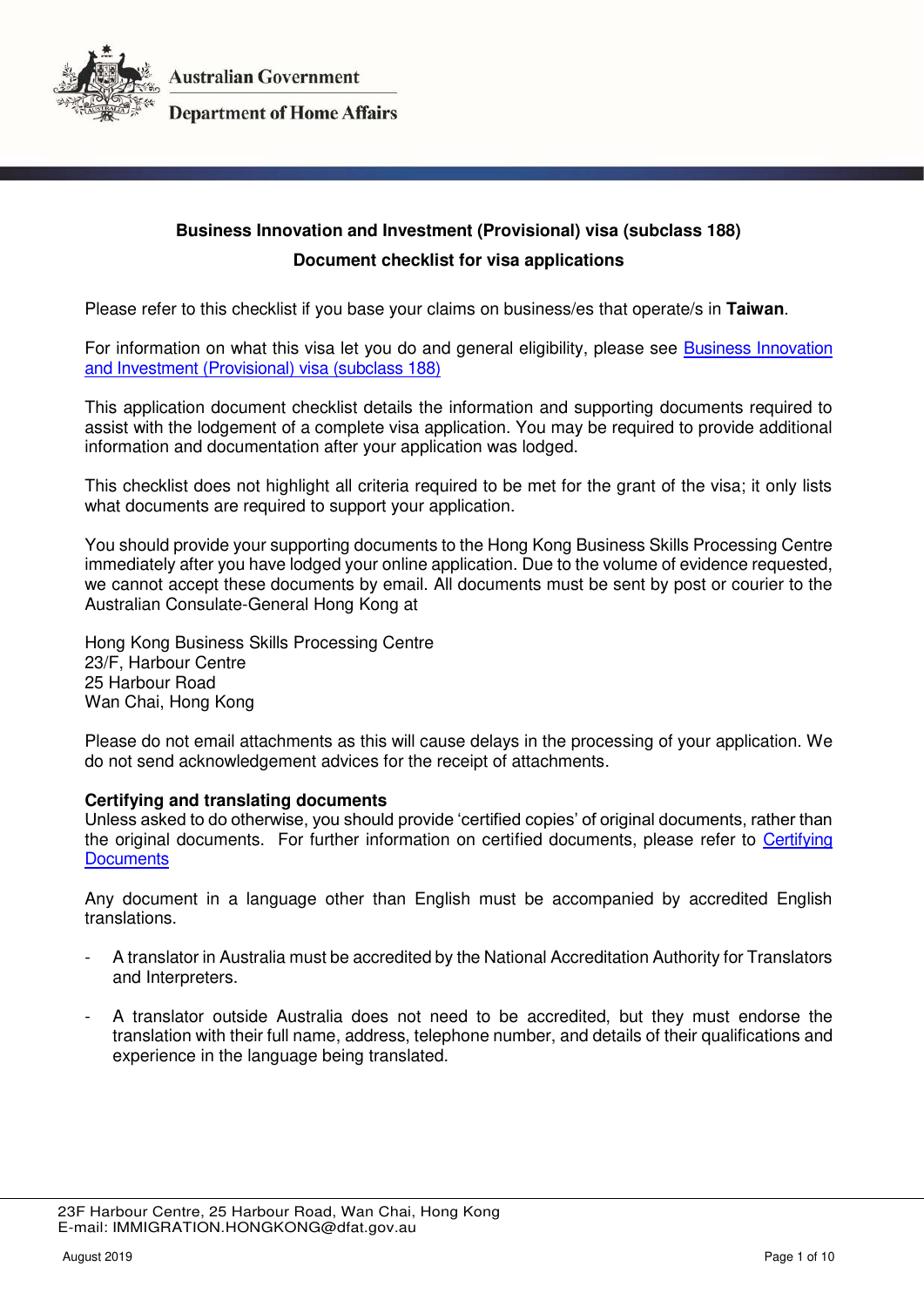### **Can someone else assist me in relation to my visa application?**

If you require assistance with your visa application you may consider engaging a registered migration agent to help you in your dealings with the department. The Office of the MARA website has a list of all agents with a valid registration. Please see [Registered Migration Agent](https://www.mara.gov.au/)

Please note that claims made in the application and supporting documentation may be subject to verification checks. Site visit to the business premises may be conducted at any time during the assessment process. If you provide us with fraudulent documents or claims, this may result in processing delays and possibly your application being refused.

**IMPORTANT:** Please provide a selection of documents and supporting evidence that best support your claims, as processing may be delayed when excessive documents are provided.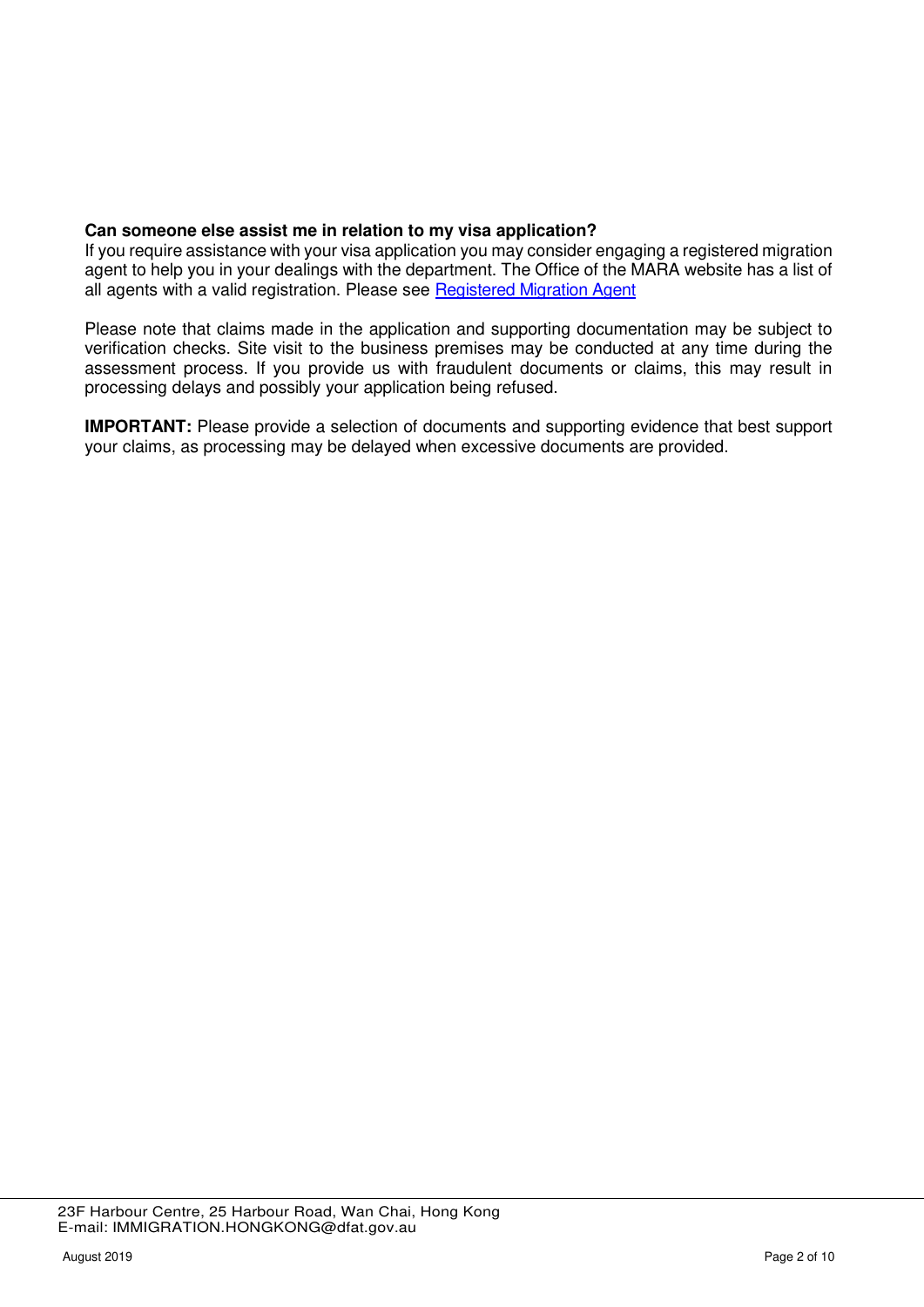### **Business Innovation stream**

If you are invited to apply for the subclass 188 visa in the Business Innovation stream, please provide the documentation under sections A to C.

# **A. BUSINESS DOCUMENTS 1) Overview**  i) Overview of your business career. If any of your business has operated at a loss, is or has been subject to insolvency, receivership, liquidation or bankruptcy, please provide further details. ii) Overview of your business intentions in Australia: a business plan or statement to indicate your intentions to actively participate in and manage a qualifying business; describing your proposed business activities in Australia; how your role in the business requires you to be resident in Australia and indicating how the business will benefit Australia economically **2) Business Ownership**  i) Company registration certificate (if available) ii) Registration Form of Change for Limited Company certified by the Ministry of Economic Affairs (MOEA), with information on the company profile, shareholders and capital contribution for the relevant years **3) Financial Documentation**  i) Business Income Tax Return and Financial Statements (Balance Sheet and Profits and Loss Statement) stamped by the tax bureau for at least 2 of the 4 fiscal years preceding application. **4) Management**  i) Organisational chart showing your position in the business, staff attribution, management reporting lines and functional responsibilities ii) Photos of the business, including premises and business activities (max. six photos) iii) Business card with current business address and your mobile phone number iv) Evidence that you have participated in the day-to-day management of the business for two of the four fiscal years before you were invited to apply, such as business contracts, minutes of meetings and documents authorised by you The evidence needs to demonstrate your involvement in decisions about the management of all or substantial part of the business and responsibility for such areas as strategic management, recruitment, price structure, business profitability and expenditure

# **B. NET ASSETS OF APPLICANT AND/OR SPOUSE OR DE-FACTO PARTNER AVAILABLE FOR TRANSFER WITHIN 2 YEARS OF GRANT**

**\*All assets should be valued at the same date within 3 months preceding the time of invitation to apply for the visa** 

**1)** A [Form 1139A](https://immi.homeaffairs.gov.au/form-listing/forms/1139a.pdf) Statement of Assets and Liabilities Position (SALP) outlining ALL assets and liabilities position

 <sup>23</sup>F Harbour Centre, 25 Harbour Road, Wan Chai, Hong Kong E-mail: IMMIGRATION.HONGKONG@dfat.gov.au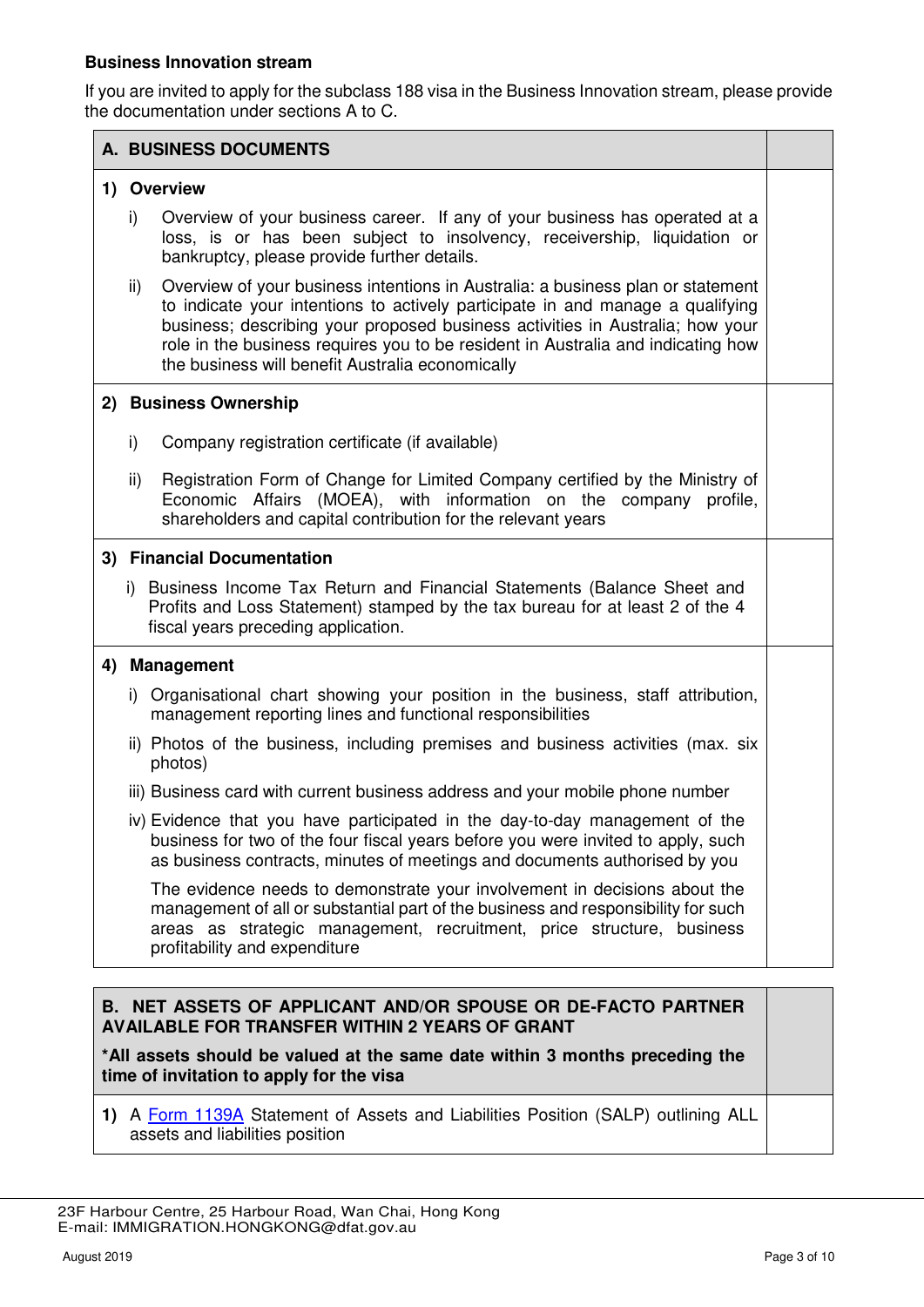- **2) For cash assets** bank statements, fixed term deposit certificates on one date\* within the 3 months preceding the time of invitation to apply for the visa. All bank statements must have the same date of issue
- **3) For real estate assets** evidence of ownership and value of properties (title deeds, evidence of purchase, evidence of mortgages or other encumbrances against properties and valuation report\* by an acceptable valuation firm in Taiwan)
- **4) For business net assets –** evidence of ownership and the value to be supported by a review report in accordance with International Standard on Review Engagements ("ISRE") 2400, the balance date should be a date within the 3 months preceding the time of invitation to apply for the visa \*

# **C. SOURCE OF FUNDS FOR START UP CAPITAL OF THE BUSINESS AND NET ASSETS OF APPLICANT AND/OR SPOUSE OR DE-FACTO PARTNER**

**1)** A signed declaration by the applicant on details of how those assets were acquired

**2)** Evidence to substantiate claims made in the declaration on source of funds

#### **Investor stream**

If you are invited to apply for the subclass 188 visa in the Investor stream, please provide the documentation under sections D to H.

### **D. INVESTMENT PORTFOLIO**

**1)** Overview of your eligible investment activity or qualifying business activity

If any of your business has operated at a loss, is or has been subject to insolvency, receivership, liquidation or bankruptcy, please provide further details

# **E. EVIDENCE OF MANAGEMENT / OWNERSHIP / VALUE**

### **1) Applications based on a Qualifying Business**

- i) Statement of management for 1 of the 5 fiscal years immediately before time of invitation
- ii) Organisational chart of the business for the above year. This should show direct reporting lines and functional responsibilities.
- iii) Company registration certificate (if available)
- iv) Company Change of Registration Form certified by the Ministry of Economic Affairs (MOEA). with information on the company profile, shareholders and capital contribution
- v) Business Income Tax Return and Financial Statements (Balance Sheet and Profits and Loss Statement) stamped by the tax bureau
- vi) Financial statements (Balance Sheet and Profits & Loss statement) prepared to International Standards on Review Engagements ("ISRE 2400")

 <sup>23</sup>F Harbour Centre, 25 Harbour Road, Wan Chai, Hong Kong E-mail: IMMIGRATION.HONGKONG@dfat.gov.au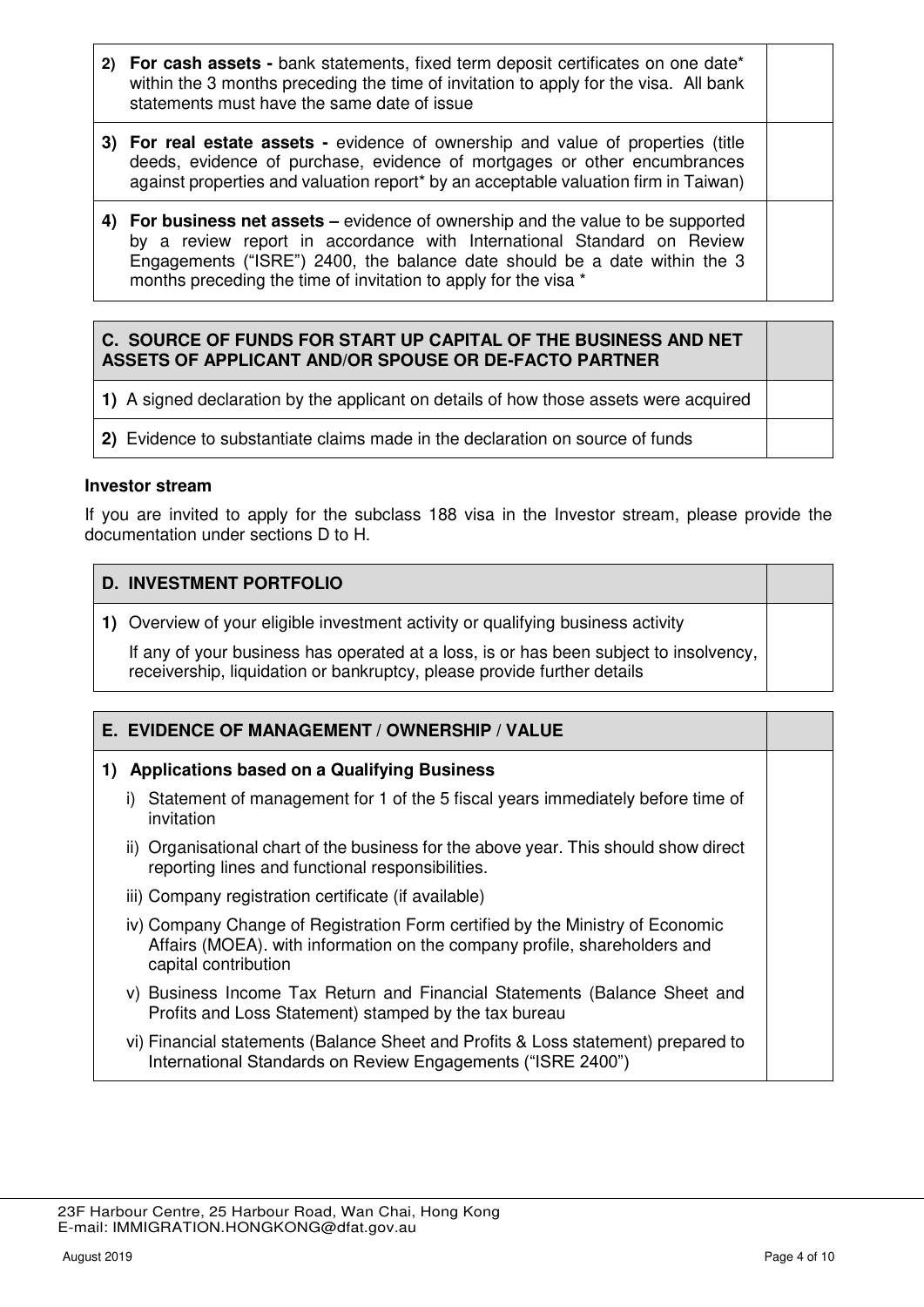# **2) Applications based on Eligible Investments**  i) A summary of eligible investments claimed for 1 of the 5 fiscal years immediately before time of invitation, including their total net value and a statement of your management of each eligible investment ii) Evidence of your management of investments for the same year above iii) Each document should be clearly labelled identifying the eligible investment and cross-referencing the investment to the appropriate item on the Statement of Assets and Liabilities Position ("SALP") iv) If stocks and bonds are claimed as eligible investments, please provide: Report from securities company showing transaction records, opening and closing balances, capital fund movement entries between the capital account and the corresponding bank account and investment performance For cash on deposit: - bank statements, fixed term deposit certificates For real estate: - current and historical land search from the Land Register, evidence of any mortgages or other encumbrances against properties, valuation by an acceptable valuation firm in Taiwan

# **F. NET VALUE OF ASSETS OWNED BY APPLICANT AND/OR SPOUSE OR DE-FACTO PARTNER FOR THE 2 FISCAL YEARS IMMEDIATELY BEOFRE TIME OF INVITATION 1)** A separate Statement of Assets and Liabilities Position (SALP) [Form 1139A](https://immi.homeaffairs.gov.au/form-listing/forms/1139a.pdf) should be completed for: - the end of the 3 consecutive fiscal years immediately before the time of invitation to apply for the visa; and - at the time of invitation (where the date of invitation is 3 months or more after the end of the most recent fiscal year). **2)** Each asset listed on the SALP should be cross-referenced to evidence of ownership and value. You must include evidence of liabilities (if any) against each asset (e.g. mortgages, loans including unsecured and third party loans, credit cards) (note: evidence of value for each asset / liability must be provided for each point in time as per the SALPs): v) For cash on deposit – bank statements, fixed term deposit certificates vi) For real estate – title deeds, evidence of purchase, evidence of mortgages or other encumbrances against the properties, and valuation report by an acceptable valuation firm in Taiwan vii) For ownership interest in a business/loan to a business – review report on the financial statements of the business (balance sheet and profit & loss statement) in accordance with ISRE 2400 viii) For stocks and bonds – statement from Taiwan Depository & Clearing Corporation (TDCC) for each of the years where stocks and bonds have been included as net assets

 <sup>23</sup>F Harbour Centre, 25 Harbour Road, Wan Chai, Hong Kong E-mail: IMMIGRATION.HONGKONG@dfat.gov.au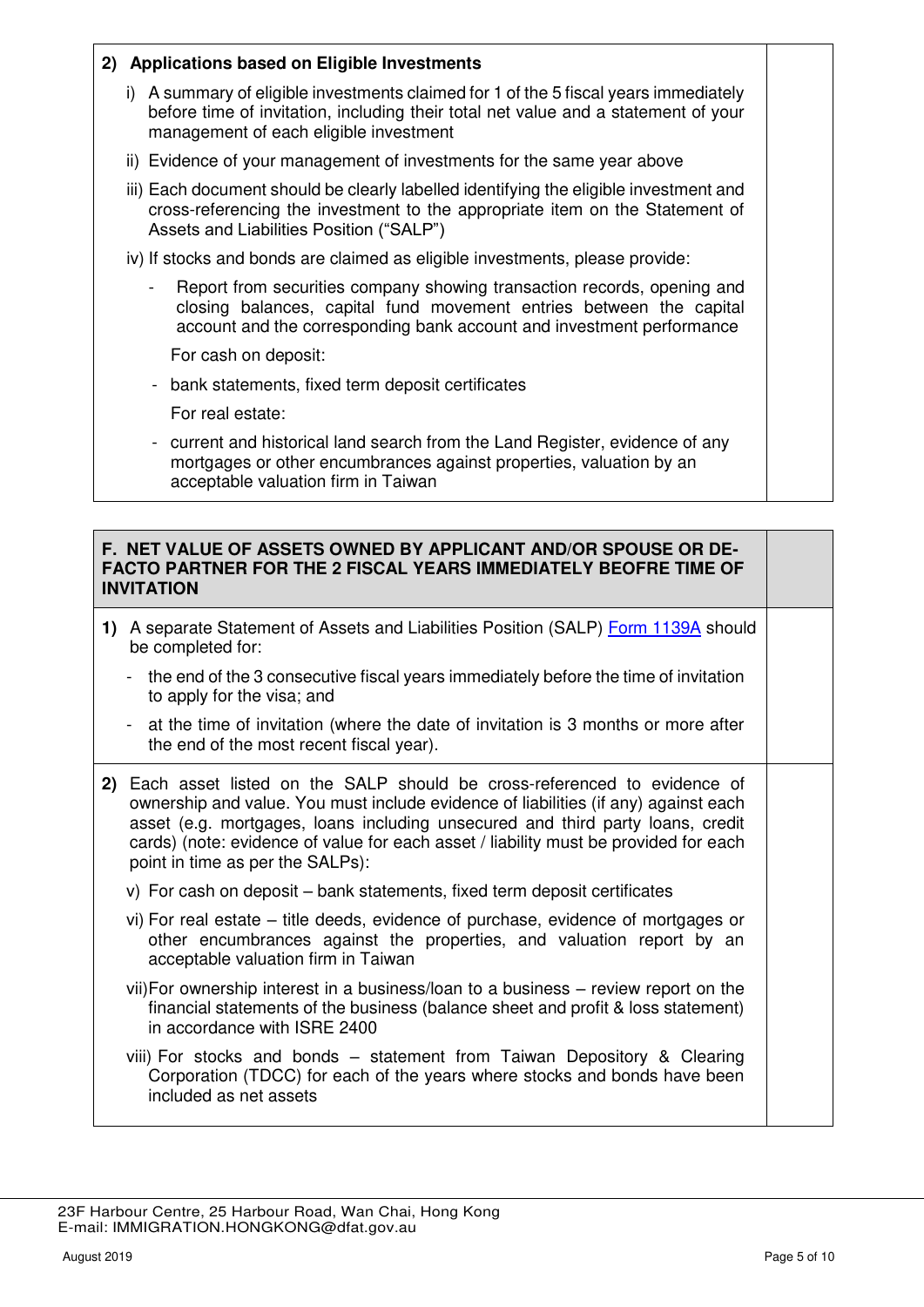# **G. SOURCE OF FUNDS - CAPITAL CONTRIBUTIONS OF QUALIFYING BUSINESS OR ELIGIBLE INVESTMENTS UNDER SECTION E AND NET ASSETS UNDER SECTION F**

- **1)** A signed declaration by the applicant on details of how those assets were acquired
- **2)** Evidence to substantiate claims made in the declaration on source of funds, e.g. evidence supporting ownership and dividends received from a previous business; evidence of trading and profits gained from the share market, etc.

### **H. SOURCE OF FUNDS USED TO MAKE THE DESIGNATED INVESTMENTS ("DI")**

- **1)** Evidence that funds proposed to be used to make the DI were accumulated from qualifying business and/or eligible investments - e.g. evidence of dividends or retained profit in business available for distribution, purchase and sale contracts of real estate)
- **2)** Indication in the most recent SALP which assets will be used to make the DI

### **Documents for all applications**

You should provide the documents in sections I to K regardless of whether you are invited to apply for the subclass 188 visa under the Business Innovation stream or the Investor stream. Provided documents only for items for which you seek to be awarded points.

# **I. POINTS TEST**

Please provide the documents outlined below to support claims made in your Expression of Interest as relevant. Please cross reference documents for the award of points.

- \*\* Where references are made to a 'main business', please note:
- For a business to be a main business, there are certain regulatory requirements that the business must satisfy. Please refer to Reg1.11 for the definition of a 'main business'
- No more than two main businesses may be nominated throughout the application (i.e. an applicant could not nominate another business for the purposes of meeting the points test items if they had already nominated two main businesses in meeting the other visa criteria)
- If the main business nominated to meet the points test items is not also nominated for the purposes of meeting the other visa criteria, please provide in relation to the business: a) business ownership records (see section A2); b) Business Income Tax Return and financial statements stamped by the tax bureau for the relevant year/s; and c) sample management documents to evidence your management involvement for the relevant year/s
- **1) Age**  refer to personal documents required at section K

### **2) English**

To be awarded points for higher English language ability you must demonstrate that you have either vocational English or proficient English at the time of invitation to apply.

 <sup>23</sup>F Harbour Centre, 25 Harbour Road, Wan Chai, Hong Kong E-mail: IMMIGRATION.HONGKONG@dfat.gov.au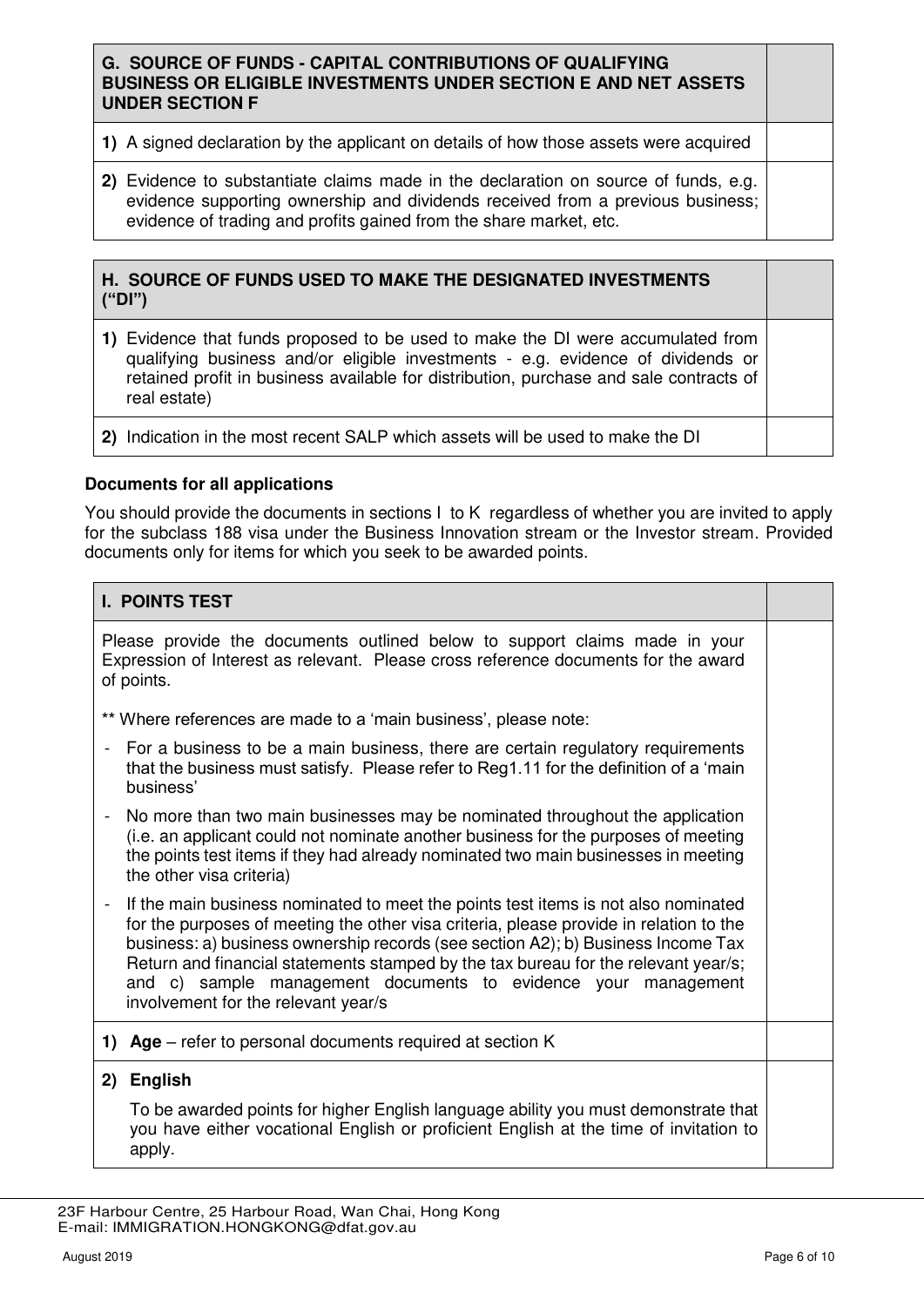|    | For documentary requirements on vocational English, please refer to: vocational<br>English |                                                                                                                                                                                                                                                                                                                                              |  |  |
|----|--------------------------------------------------------------------------------------------|----------------------------------------------------------------------------------------------------------------------------------------------------------------------------------------------------------------------------------------------------------------------------------------------------------------------------------------------|--|--|
|    | English                                                                                    | For documentary requirements on proficient English, please refer to: proficient                                                                                                                                                                                                                                                              |  |  |
|    |                                                                                            | 3) Educational Qualifications                                                                                                                                                                                                                                                                                                                |  |  |
|    |                                                                                            | i) For qualifications attained in Taiwan, please provide:                                                                                                                                                                                                                                                                                    |  |  |
|    | and                                                                                        | a) A certified true copy of your bachelor certificate and certificate of graduation;                                                                                                                                                                                                                                                         |  |  |
|    |                                                                                            | b) Academic transcripts in relation to the bachelor qualification; or                                                                                                                                                                                                                                                                        |  |  |
|    |                                                                                            | ii) For qualifications attained elsewhere, please provide a certified true copy of the<br>relevant award certificate and associated academic transcripts                                                                                                                                                                                     |  |  |
|    |                                                                                            | 4) Business Experience / Investor Experience                                                                                                                                                                                                                                                                                                 |  |  |
|    |                                                                                            | i) For business experience, please provide evidence of the number of years you<br>had held your main business** at the time of invitation, including:                                                                                                                                                                                        |  |  |
|    |                                                                                            | a) Business ownership records - refer to section A2;                                                                                                                                                                                                                                                                                         |  |  |
|    |                                                                                            | b) Financial documentation – Business Income Tax Return and financial<br>statements stamped by the tax bureau for the years you have held ownership<br>interest and had management involvement in the business;                                                                                                                              |  |  |
|    |                                                                                            | c) Management – sample documents to demonstrate your management<br>involvement and decision making for each of the years you have held<br>ownership interest and had management involvement in the business                                                                                                                                  |  |  |
|    | ii) For investor experience:                                                               |                                                                                                                                                                                                                                                                                                                                              |  |  |
|    |                                                                                            | a) Documentary evidence for the first year that will establish your history of<br>investment experience. E.g. if you are seeking to demonstrate investment<br>experience of greater than 7 years, provide evidence of investment activity<br>for the first year of the 7 years immediately before the time of invitation;                    |  |  |
|    |                                                                                            | b) A SALP for the first and each subsequent year for the claimed period of<br>investment experience to indicate that the eligible investments had a value of<br>not less than AUD100,000 throughout the claimed investment period; and                                                                                                       |  |  |
|    | claimed investment period                                                                  | c) A statement signed by you of your management of the investments over the                                                                                                                                                                                                                                                                  |  |  |
| 5) | facto partner)                                                                             | Net personal and business assets (held by you and/or your spouse or de-                                                                                                                                                                                                                                                                      |  |  |
|    |                                                                                            | i) A SALP for the end of the 3 consecutive fiscal years immediately before the time<br>of invitation to apply for the visa; and                                                                                                                                                                                                              |  |  |
|    |                                                                                            | ii) For each asset/liability listed on the SALPs, evidence of ownership and value<br>for each of the relevant points in time – refer to sections B2 to B4                                                                                                                                                                                    |  |  |
|    | 6) Business Turnover                                                                       |                                                                                                                                                                                                                                                                                                                                              |  |  |
|    |                                                                                            | i) If you are applying under the Business Innovation stream, please provide cross<br>reference to documents provided at sections A2 to A4.                                                                                                                                                                                                   |  |  |
|    | required                                                                                   | ii) If you are applying under the Investor stream and had an ownership interest in<br>one or more main businesses** that had an annual turnover of at least AUD500<br>000 in at least 2 of the 4 fiscal years immediately before the time of invitation to<br>apply for the visa, please refer to sections A2 to A4 for supporting documents |  |  |

 <sup>23</sup>F Harbour Centre, 25 Harbour Road, Wan Chai, Hong Kong E-mail: IMMIGRATION.HONGKONG@dfat.gov.au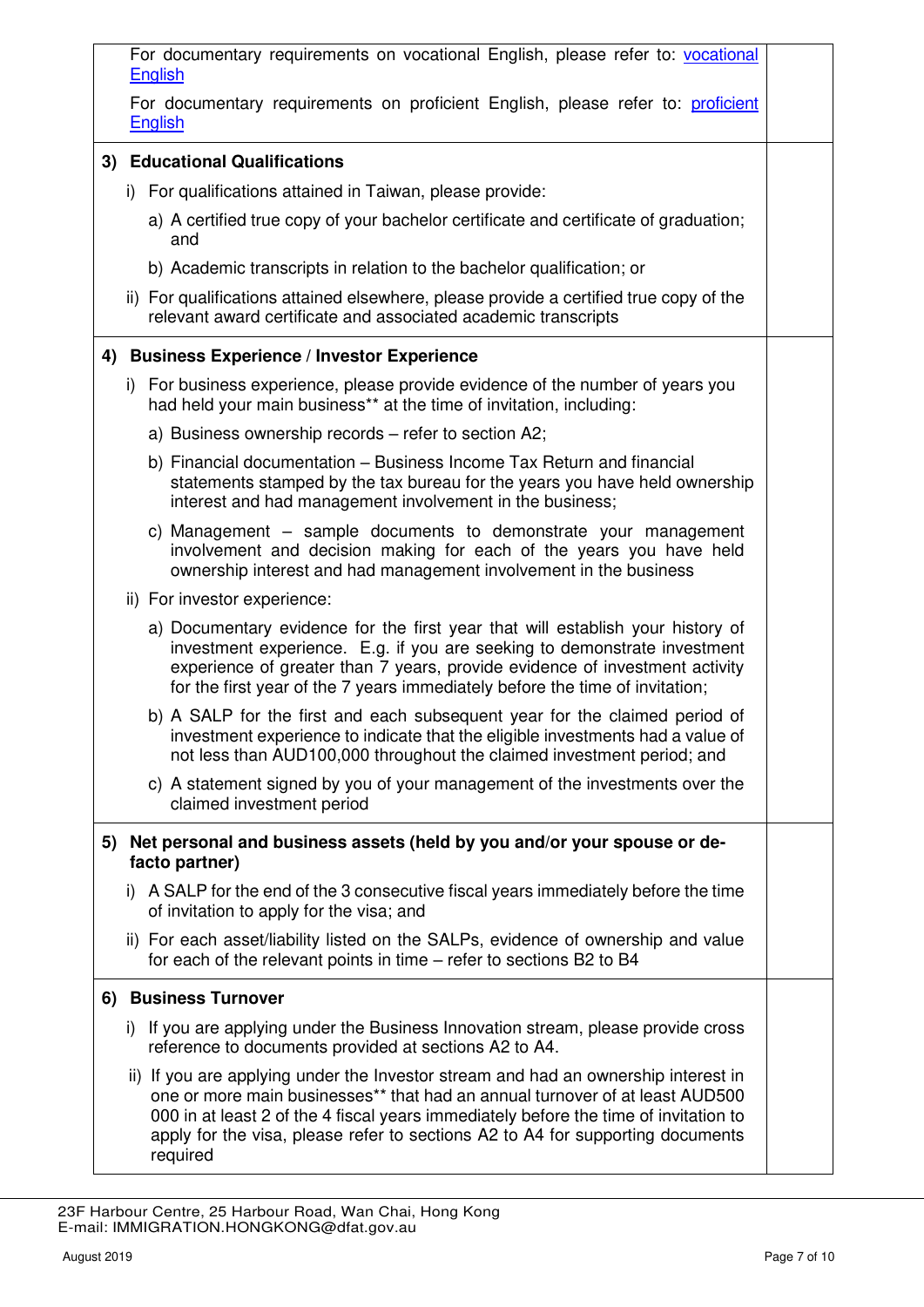# **7) Innovation**

| <u>IIIIIUvalivii</u> |  |                                                                                                                                                                                                                                                                                                                                                                                                                                                           |  |  |  |
|----------------------|--|-----------------------------------------------------------------------------------------------------------------------------------------------------------------------------------------------------------------------------------------------------------------------------------------------------------------------------------------------------------------------------------------------------------------------------------------------------------|--|--|--|
| i)                   |  | Registered Patents / Registered Designs (known as Design Patents in the<br>PRC)                                                                                                                                                                                                                                                                                                                                                                           |  |  |  |
|                      |  | a) Documentary evidence issued by the Taiwan Intellectual Property Office<br>(TIPO) in relation to the registered patent/design owned by you or your main<br>business**; and                                                                                                                                                                                                                                                                              |  |  |  |
|                      |  | b) Where ownership was acquired via transfer, evidence of transfer such as<br>deed of transfer, merger document, endorsed by the TIPO; and                                                                                                                                                                                                                                                                                                                |  |  |  |
|                      |  | c) A detailed statement outlining how the registered patent/design is relevant to<br>the operations of the main business** and how it is applied in the day-to-day<br>activities of the business (evidence to support claims made in the statement<br>should be made available upon request)                                                                                                                                                              |  |  |  |
|                      |  | ii) Registered Trademark                                                                                                                                                                                                                                                                                                                                                                                                                                  |  |  |  |
|                      |  | a) Documentary evidence issued by the TIPO in relation to the registered<br>trademark owned by you or your main business**; and                                                                                                                                                                                                                                                                                                                           |  |  |  |
|                      |  | b) Where ownership was acquired via transfer, evidence of transfer such as<br>deed of transfer, merger document, endorsed by the TIPO; and                                                                                                                                                                                                                                                                                                                |  |  |  |
|                      |  | c) A detailed statement outlining how the registered trademark is relevant to the<br>operations of the main business** and how it is applied in the day-to-day<br>activities of the business including actual use of the mark to identify goods<br>and/or services of the business (evidence to support claims made in the<br>statement should be made available upon request)                                                                            |  |  |  |
|                      |  | iii) Joint Venture                                                                                                                                                                                                                                                                                                                                                                                                                                        |  |  |  |
|                      |  | a) A copy of the Joint venture agreement between your main business** and<br>other business/es showing: the details of the respective rights and obligations<br>of the parties to the joint venture; and that the agreement was entered into at<br>least one year before you were invited to apply for this visa; and                                                                                                                                     |  |  |  |
|                      |  | b) A detailed statement on how you in the relevant period utilised your skills at<br>a senior level in the day-to-day management of the joint venture business<br>and that the joint venture was operated in accordance with the joint venture<br>agreement (evidence to support claims made in the statement should be<br>made available)                                                                                                                |  |  |  |
|                      |  | iv) Export Trade                                                                                                                                                                                                                                                                                                                                                                                                                                          |  |  |  |
|                      |  | a) Provide evidence to show that at least 50 per cent of the turnover of your<br>main business** relates to export trade for at least two of the four fiscal years<br>before the time of invitation. Evidence may include monthly/annual tax<br>returns showing the cumulative turnover and export sales of the business for<br>the year, representative samples of the associated customs declarations<br>and/or underlying export transaction documents |  |  |  |
|                      |  | v) Gazelle Business                                                                                                                                                                                                                                                                                                                                                                                                                                       |  |  |  |
|                      |  | a) A business license and Business Registration which show the date of<br>registration of your main business**; and                                                                                                                                                                                                                                                                                                                                       |  |  |  |
|                      |  | b) Financial documentation - Business Income Tax Return and financial<br>statements (Balance Sheet and Profits and Loss Statement) stamped by the<br>tax bureau for 4 consecutive fiscal years prior to the time of invitation showing<br>an average annualised growth in turnover greater than 20 per cent per year<br>over three consecutive fiscal years; and                                                                                          |  |  |  |
|                      |  | c) Evidence that you have had 10 or more full-time employee for at least one                                                                                                                                                                                                                                                                                                                                                                              |  |  |  |

fiscal year in the same consecutive three-year period claimed for growth in

 <sup>23</sup>F Harbour Centre, 25 Harbour Road, Wan Chai, Hong Kong E-mail: IMMIGRATION.HONGKONG@dfat.gov.au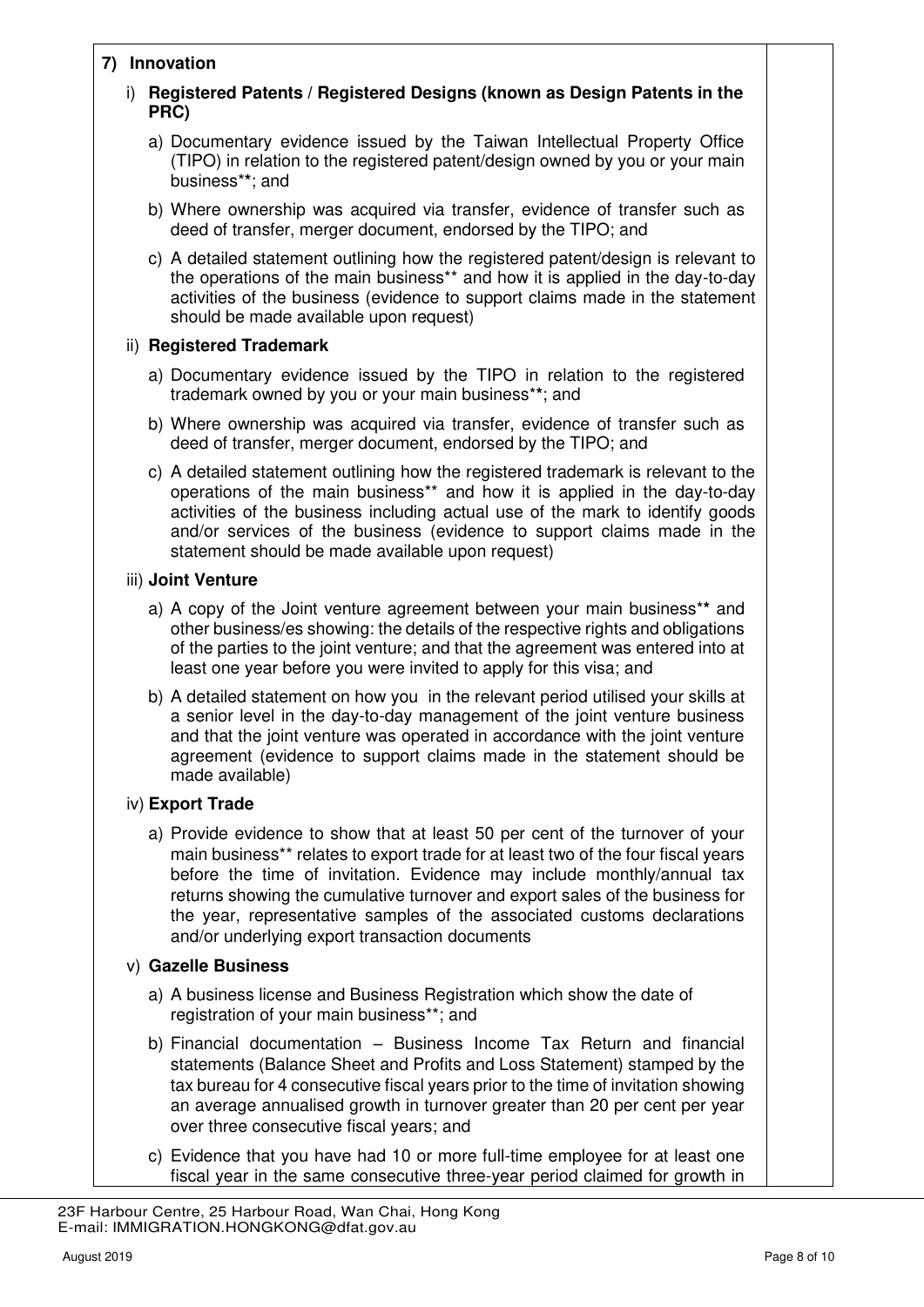| turnover, such as taxation records, insurance or superannuation records or |  |  |  |
|----------------------------------------------------------------------------|--|--|--|
| similar business records identifying each employee by name                 |  |  |  |
| vi) Receipt of Grant or Venture Capital Funding                            |  |  |  |

- a) In relation to government grants:
	- The grant letter issued by the relevant government authority outlining the basis of the grant; and
	- Bank records showing the transfer of the grant money from the government authority to you or your main business\*\* was made within the 4 years before you were invited to apply for this visa
- b) In relation to venture capital funding:
	- The final contract entered between you or your main business\*\* and the venture capital firm with a plain English letter to explain the amount and purpose of the venture capital; and
	- Documents in relation to the transfer of capital into the investee company including but not limited to a business licence, business registration, transcript of alteration cards issued by relevant government authority of the investee company showing the venture capital was received within the 4 years before you were invited to apply for this visa

# **J. ENGLISH LANGUAGE ABILITY**

- **1)** All applicant aged 18 years or older at the time of application should have at least functional English. "[How can I prove I have functional English?](https://immi.homeaffairs.gov.au/help-support/meeting-our-requirements/english-language/functional-english)" explains how you can demonstrate your language ability.
- **2)** If you or your dependants have less than functional English, provide a statement indicating your intention to pay the second visa application charge for each person with less than functional English.

### **K. PERSONAL DOCUMENTS**

| 1) Certified copies of the biographical pages of passports of all people included in the |
|------------------------------------------------------------------------------------------|
| application (where passport is renewed after application lodgement, certified copy       |
| of the renewed passport is required to be submitted)                                     |

- **2)** Identity cards
- **3)** Birth certificates for all applicants
- **4)** Household registration
- **5)** Marriage certificate or evidence of defector relationship for at least 12 months (e.g. joint bank account statements, joint ownership of major assets)
- **6)** Divorce certificate and evidence of custody for children where appropriate
- **7)** Evidence of dependency for all dependents aged 18 or older
- **8)** If any dependent child included in the application is adopted, provide the official adoption certificate and adoption papers
- **9)** If you want to bring a child younger than 18 years of age with you to Australia, and that child's other parent is not included in the application, provide documentary

 <sup>23</sup>F Harbour Centre, 25 Harbour Road, Wan Chai, Hong Kong E-mail: IMMIGRATION.HONGKONG@dfat.gov.au